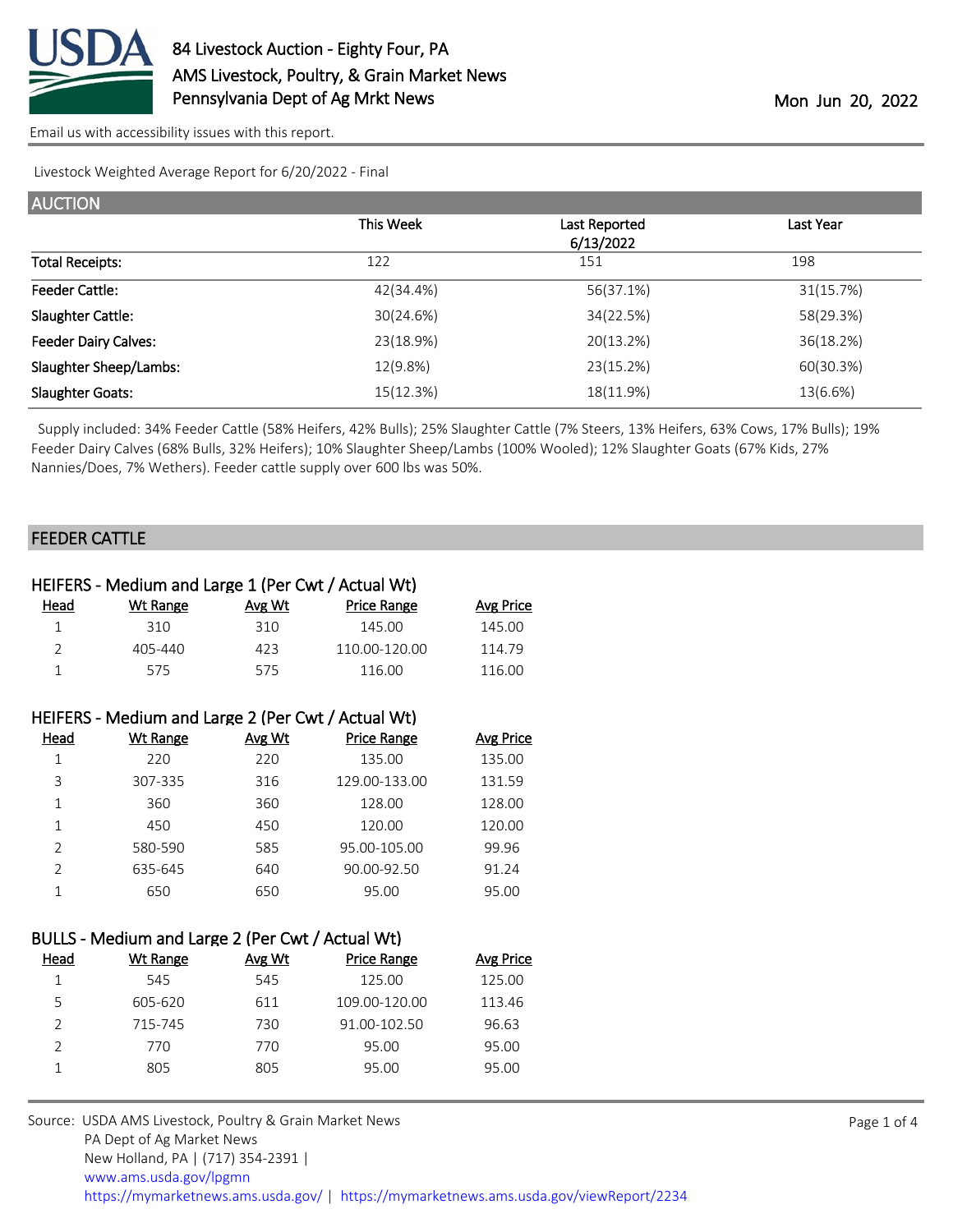

# SLAUGHTER CATTLE

|                | STEERS - Select and Choice 1-2 (Per Cwt / Actual Wt) |        |                    |                  |                   |  |
|----------------|------------------------------------------------------|--------|--------------------|------------------|-------------------|--|
| Head           | <b>Wt Range</b>                                      | Avg Wt | Price Range        | <b>Avg Price</b> | <b>Dressing</b>   |  |
| $\overline{2}$ | 1085-1155                                            | 1120   | 136.00-138.00      | 137.03           | Average           |  |
|                | HEIFERS - Select 1-2 (Per Cwt / Actual Wt)           |        |                    |                  |                   |  |
| Head           | <b>Wt Range</b>                                      | Avg Wt | <b>Price Range</b> | <b>Avg Price</b> | <b>Dressing</b>   |  |
| 4              | 1055-1220                                            | 1116   | 123.00-130.00      | 126.56           | Average           |  |
|                | COWS - Breaker 75-80% (Per Cwt / Actual Wt)          |        |                    |                  |                   |  |
| Head           | <b>Wt Range</b>                                      | Avg Wt | <b>Price Range</b> | <b>Avg Price</b> | <b>Dressing</b>   |  |
| 9              | 1120-1650                                            | 1368   | 98.00-115.00       | 108.13           | Average           |  |
|                | COWS - Boner 80-85% (Per Cwt / Actual Wt)            |        |                    |                  |                   |  |
| Head           | Wt Range                                             | Avg Wt | <b>Price Range</b> | <b>Avg Price</b> | <b>Dressing</b>   |  |
| 2              | 1275-1865                                            | 1570   | 84.00-88.00        | 86.38            | Average           |  |
|                | COWS - Lean 85-90% (Per Cwt / Actual Wt)             |        |                    |                  |                   |  |
| <u>Head</u>    | <b>Wt Range</b>                                      | Avg Wt | <b>Price Range</b> | <b>Avg Price</b> | <b>Dressing</b>   |  |
| 8              | 845-1825                                             | 1143   | 68.00-82.00        | 76.84            | Average           |  |
|                | BULLS - 1 (Per Cwt / Actual Wt)                      |        |                    |                  |                   |  |
| <b>Head</b>    | <b>Wt Range</b>                                      | Avg Wt | <b>Price Range</b> | <b>Avg Price</b> | <b>Dressing</b>   |  |
| 4              | 1110-2096                                            | 1585   | 115.00-142.00      | 130.63           | Average           |  |
|                | BULLS - 2 (Per Cwt / Actual Wt)                      |        |                    |                  |                   |  |
| <u>Head</u>    | <b>Wt Range</b>                                      | Avg Wt | <b>Price Range</b> | <b>Avg Price</b> | <b>Dressing</b>   |  |
| 1              | 1205                                                 | 1205   | 106.00             | 106.00           | Average           |  |
|                | <b>FEEDER DAIRY CALVES</b>                           |        |                    |                  |                   |  |
|                | BULLS - Number 1 (Per Cwt / Actual Wt)               |        |                    |                  |                   |  |
| <u>Head</u>    | <b>Wt Range</b>                                      | Avg Wt | <b>Price Range</b> | <b>Avg Price</b> |                   |  |
|                | 100-105                                              | 103    | 125.00-140.00      | 132.62           |                   |  |
| 1              | 160                                                  | 160    | 187.50             | 187.50           | <b>Beef Cross</b> |  |
|                |                                                      |        |                    |                  |                   |  |
|                | BULLS - Number 2 (Per Cwt / Actual Wt)               |        |                    |                  |                   |  |
| <b>Head</b>    | <b>Wt Range</b>                                      | Avg Wt | <b>Price Range</b> | <b>Avg Price</b> |                   |  |
| $\overline{2}$ | 80-85                                                | 83     | 80.00-100.00       | 90.30            |                   |  |
| $\mathbf 1$    | 105                                                  | 105    | 125.00             | 125.00           |                   |  |
| 1              | 115                                                  | 115    | 135.00             | 135.00           |                   |  |

1 110 110 80.00 80.00 Beef Cross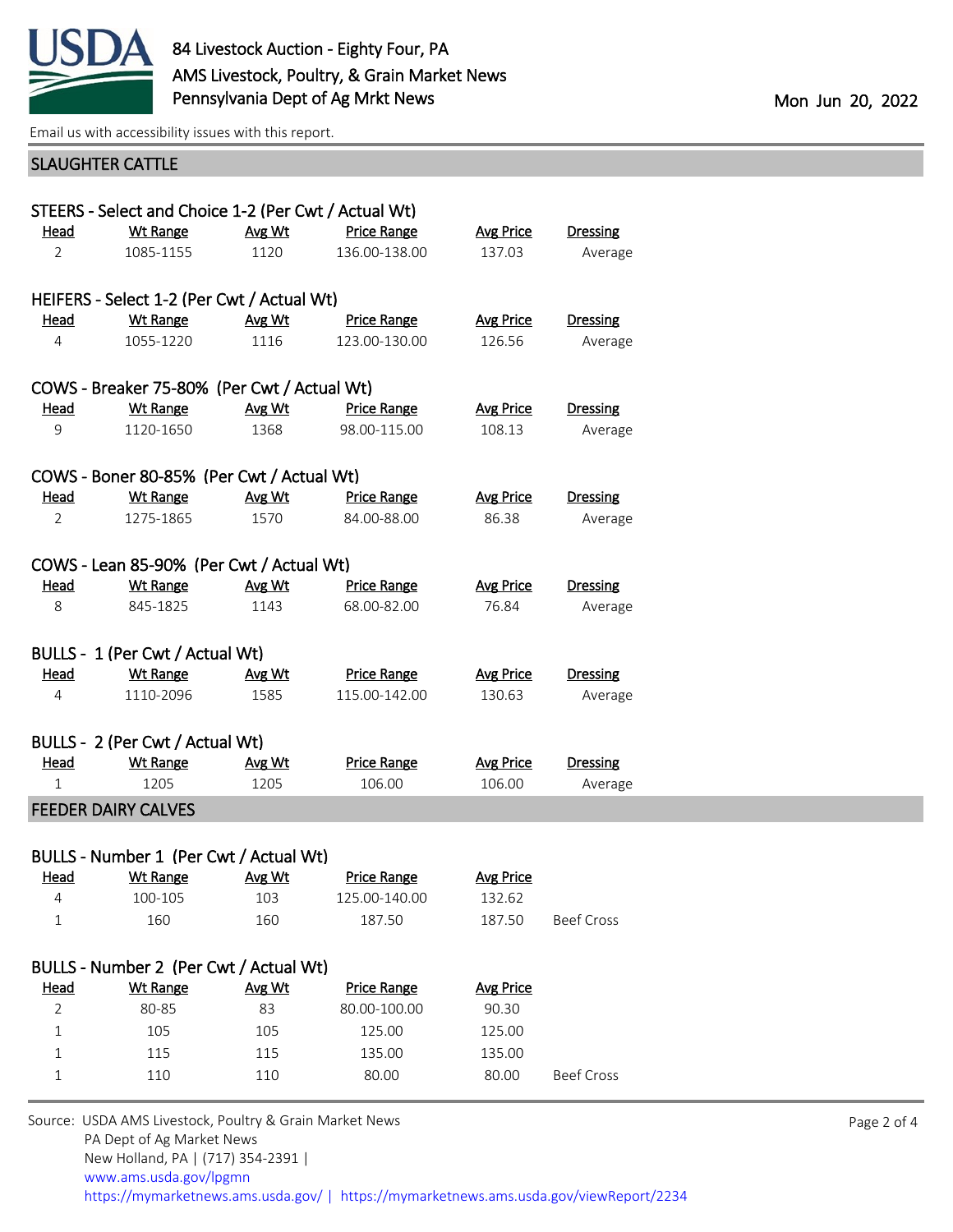

| BULLS - Number 3 (Per Cwt / Actual Wt) |                                          |        |                    |                  |  |  |
|----------------------------------------|------------------------------------------|--------|--------------------|------------------|--|--|
| Head                                   | <b>Wt Range</b>                          | Avg Wt | <b>Price Range</b> | Avg Price        |  |  |
| 1                                      | 85                                       | 85     | 60.00              | 60.00            |  |  |
| 2                                      | 90                                       | 90     | 35.00-45.00        | 40.00            |  |  |
|                                        |                                          |        |                    |                  |  |  |
|                                        | BULLS - Utility (Per Cwt / Actual Wt)    |        |                    |                  |  |  |
| Head                                   | Wt Range                                 | Avg Wt | <b>Price Range</b> | Avg Price        |  |  |
|                                        | 90                                       | 90     | 35.00              | 35.00            |  |  |
| 1                                      | 110                                      | 110    | 35.00              | 35.00            |  |  |
|                                        |                                          |        |                    |                  |  |  |
|                                        | HEIFERS - Number 1 (Per Cwt / Actual Wt) |        |                    |                  |  |  |
| Head                                   | Wt Range                                 | Avg Wt | <b>Price Range</b> | <b>Avg Price</b> |  |  |

| . | <u>116 116 126</u> | $\cdots$ | יווטטוואט | 111.7  |            |
|---|--------------------|----------|-----------|--------|------------|
|   | 85                 | 85       | 195.00    | 195.00 | Beef Cross |
|   | 90                 | 90       | 210.00    | 210.00 | Beef Cross |
|   | 120                | 120      | 85.00     | 85.00  |            |
|   | 145                | 145      | 100.00    | 100.00 | Beef Cross |
|   |                    |          |           |        |            |

## HEIFERS - Number 2 (Per Cwt / Actual Wt)

| <u>Head</u> | Wt Range | Avg Wt | <b>Price Range</b> | <b>Avg Price</b> |                   |
|-------------|----------|--------|--------------------|------------------|-------------------|
|             | 75       | 75     | 110.00             | 110.00           | <b>Beef Cross</b> |
|             | 90       | 90     | 35.00              | 35.00            |                   |
|             | 100      | 100    | 85.00              | 85.00            |                   |
|             | . .      |        |                    |                  |                   |

#### SLAUGHTER SHEEP/LAMBS

| WOOLED - Choice 1-2 (Per Cwt / Actual Wt) |          |               |               |           |                 |
|-------------------------------------------|----------|---------------|---------------|-----------|-----------------|
| <u>Head</u>                               | Wt Range | <u>Avg Wt</u> | Price Range   | Avg Price | <b>Dressing</b> |
|                                           | 50       | 50            | 225.00        | 225.00    | Average         |
| 8                                         | 61       | 61            | 230.00        | 230.00    | Average         |
|                                           | 115      | 115           | 200.00-210.00 | 205.00    | Average         |
|                                           |          |               |               |           |                 |

#### SLAUGHTER GOATS

| KIDS - Selection 1 (Per Unit / Actual Wt) |          |        |               |           |          |  |
|-------------------------------------------|----------|--------|---------------|-----------|----------|--|
| <u>Head</u>                               | Wt Range | Avg Wt | Price Range   | Avg Price | Dressing |  |
|                                           | 25       | 25     | 50.00         | 50.00     | Average  |  |
|                                           | 35       | 35     | 135.00-145.00 | 140.00    | Average  |  |
|                                           | 50       | 50     | 215.00        | 215.00    | Average  |  |

| KIDS - Selection 2 (Per Unit / Actual Wt) |           |        |             |           |          |  |
|-------------------------------------------|-----------|--------|-------------|-----------|----------|--|
| Head                                      | Wt Range  | Avg Wt | Price Range | Avg Price | Dressing |  |
| 4                                         | $15 - 18$ | 17     | 27.50-55.00 | 33.48     | Average  |  |
|                                           | 20        | 20     | 30.00       | 30.00     | Average  |  |